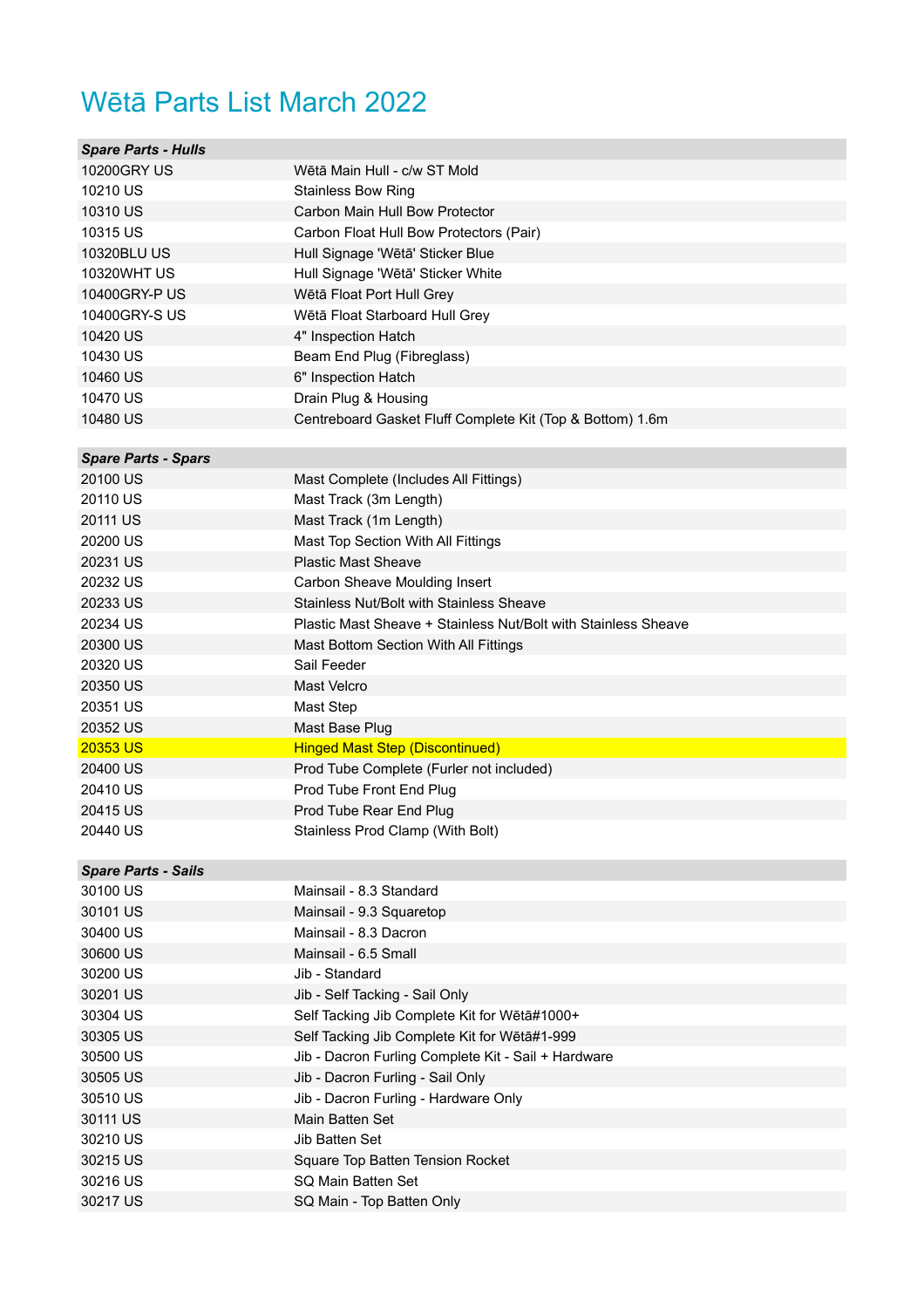| 30300BLK US                                     | Gennaker - Black                                                                         |
|-------------------------------------------------|------------------------------------------------------------------------------------------|
| 30300BLU US                                     | Gennaker - Blue                                                                          |
| 30300RED US                                     | Gennaker - Red                                                                           |
| 30300YLW US                                     | Gennaker - Yellow                                                                        |
| 30300ORA US                                     | Gennaker - Orange                                                                        |
| 30300LIL US                                     | Gennaker - Lilac                                                                         |
| 30300PNK                                        | Gennaker - Hot Pink                                                                      |
| 30515 US                                        | <b>Tball Ring</b>                                                                        |
| 30710 US                                        | Norths Sail Bag - 6.5 Main (Small)                                                       |
| 30711 US                                        | Norths Sail Bag - Main                                                                   |
| 30712 US                                        | Norths Sail Bag - Dacron Main                                                            |
| 30720 US                                        | Norths Sail Bag - Gennaker                                                               |
| 30740 US                                        | Norths Sail Bag - Furling Jib                                                            |
| 30741 US                                        | Norths Sail Bag - Jib                                                                    |
| 30742 US                                        | Norths Sail Bag - Square Top Main                                                        |
| 30750 US                                        | Sail Numbers (per digit)                                                                 |
| <b>Spare Parts - Foils</b>                      |                                                                                          |
| 40100 US                                        | Carbon Fibre Centreboard                                                                 |
| 40200 US                                        | Carbon Rudder Assembly Complete Excl Tiller Extension                                    |
| 40210 US                                        | Carbon Rudder Stock                                                                      |
| 40250 US                                        | Fiberglass Lockdown Rod                                                                  |
| 40255 US                                        | Carbon Lockdown Cap (Replacement For Stainless Caps)                                     |
| 40260 US                                        | Carbon Rudder Blade                                                                      |
| 40270 US                                        | <b>Rudder Pin</b>                                                                        |
| 40280 US                                        | Carbon Tiller Extension Two Piece (Includes Universal Joint)                             |
| 40281 US                                        | Twin Tiller Extension Kit (Including Tiller Extension)                                   |
|                                                 |                                                                                          |
| 40500 US                                        | Foil Bag                                                                                 |
|                                                 |                                                                                          |
| <b>Spare Parts - Hardware/Ropes</b><br>50100 US | Ronstan Continuous Furler Complete Set                                                   |
| 50110 US                                        | Ronstan Continuous Furler Bottom Drum Only                                               |
| 50120 US                                        | Ronstan Continuous Furler Top Swivel Only                                                |
| 50130 US                                        | Ronstan Continuous Furler Line With Turningblock                                         |
| 50700 US                                        | Horn Cleat                                                                               |
| 50900 US                                        | Set Of Ropes For Wētā                                                                    |
|                                                 |                                                                                          |
| <b>Spare Parts - Miscellaneous</b>              |                                                                                          |
| 60105 US                                        | Trampoline Pair Port + Starboad With Lines                                               |
| 60106 US                                        | <b>Tramp Tensioner</b>                                                                   |
| 60115 US                                        | <b>Waterproof Boat Cover (no longer made)</b>                                            |
| 60116 US                                        | <b>High UV Resistant Boat Cover (on hold)</b>                                            |
| 60121 US                                        | Spliced Dyneema Core Main Halyard                                                        |
| 60125 US                                        | Rear Hiking Strap                                                                        |
| 60130 US                                        | Set Of Stays                                                                             |
| 60132 US                                        | Sidestay                                                                                 |
| 60134 US                                        | Forestay                                                                                 |
| RF2330                                          | Stay Adjuster                                                                            |
| 60200 US                                        | <b>Beach Trolley Complete</b>                                                            |
| 60205 US                                        | NZ Beach Trolley Wheel Nylon Bush Bearing                                                |
| 60206 US                                        | <b>Trolley V-Chock</b>                                                                   |
| 60210 US<br>60211 US                            | Gelcoat Pigment GRY (Container order only)                                               |
| 60212 US                                        | Gelcoat Pigment WHT (Container order only)<br>Gelcoat Pigment YEL (Container order only) |